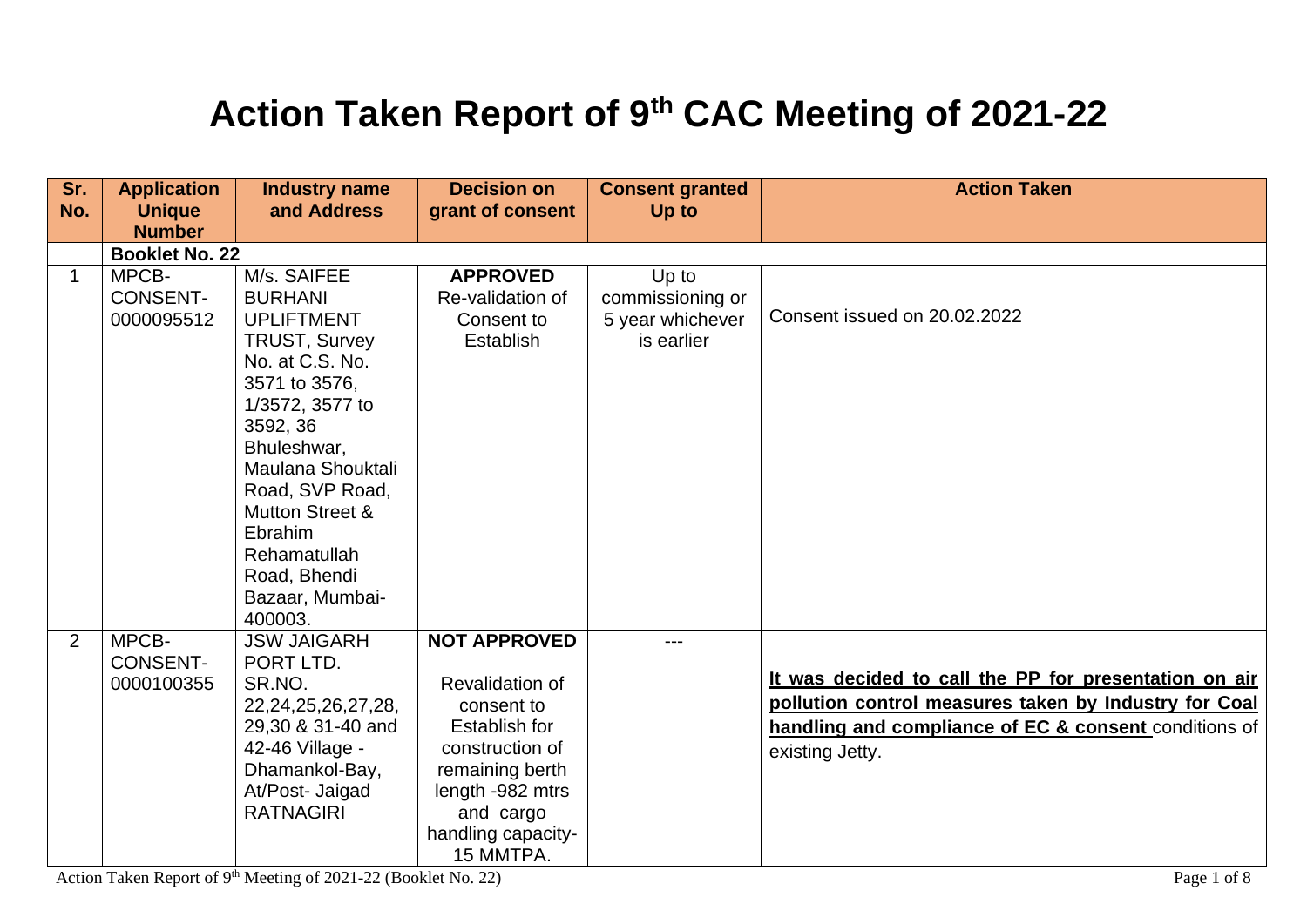| Sr.            | <b>Application</b>                     | <b>Industry name</b>                                                                                                                                                                                                                    | <b>Decision on</b>                                                 | <b>Consent granted</b>                                               | <b>Action Taken</b>                     |
|----------------|----------------------------------------|-----------------------------------------------------------------------------------------------------------------------------------------------------------------------------------------------------------------------------------------|--------------------------------------------------------------------|----------------------------------------------------------------------|-----------------------------------------|
| No.            | <b>Unique</b><br><b>Number</b>         | and Address                                                                                                                                                                                                                             | grant of consent                                                   | Up to                                                                |                                         |
| 3              | MPCB-<br><b>CONSENT-</b><br>0000110288 | <b>Proposed Service</b><br>Apartment<br>Hospitality /<br>Commercial<br>Building - at C.T.S<br>4/1, F.P.NO 64A,<br>Sangamwadi,<br>At. C.T.S 4/1,<br>F.P.No 64A,<br>Sangamwadi, T.P.S<br>Mumbai-Pune<br>Road, Tal. Haveli,<br>Dist. Pune. | <b>NOT APPROVED</b><br>Consent to<br>Establish                     | $\overline{\phantom{a}}$                                             | Show Cause Notices issued on 21.02.2022 |
| $\overline{4}$ | MPCB-<br><b>CONSENT-</b><br>0000111350 | Eaton Industrial<br>Systems Pvt. Ltd.<br>(Valve Plant)<br>A-4 MIDC<br>Ahmednagar<br>Ahmednagar                                                                                                                                          | <b>APPROVED</b><br>Consent to<br>establish for<br>modernization    | Commissioning of<br>the unit or 5 years<br>whichever is<br>earliest. | Consent issued on 22.02.2022            |
| 5              | MPCB-<br><b>CONSENT-</b><br>0000101744 | Roma Builders Pvt.<br>Ltd. Survey Nos.-<br>136/2, 3, 5, 7, 10,<br>11, 15, 137/1, 2, 3,<br>4A, 4B, 5, 7, 9,<br>Village Kolshet &<br>Kavesar, Thane<br>(W), Thane - 400<br>607.                                                           | <b>APPROVED</b><br>Consent to<br><b>Establish for</b><br>expansion | Up to<br>commissioning or 5<br>year whichever is<br>earlier.         | Consent issued on 22.02.2022            |
| 6              | MPCB-<br><b>CONSENT-</b><br>0000111413 | Continental<br>Medicare<br>Foundation (D.Y.<br>Patil Hospital),                                                                                                                                                                         | <b>APPROVED</b><br>Combined<br>Consent to                          | Up to<br>commissioning or 5<br>year whichever is<br>earlier.         | Consent issued on 01.03.2022            |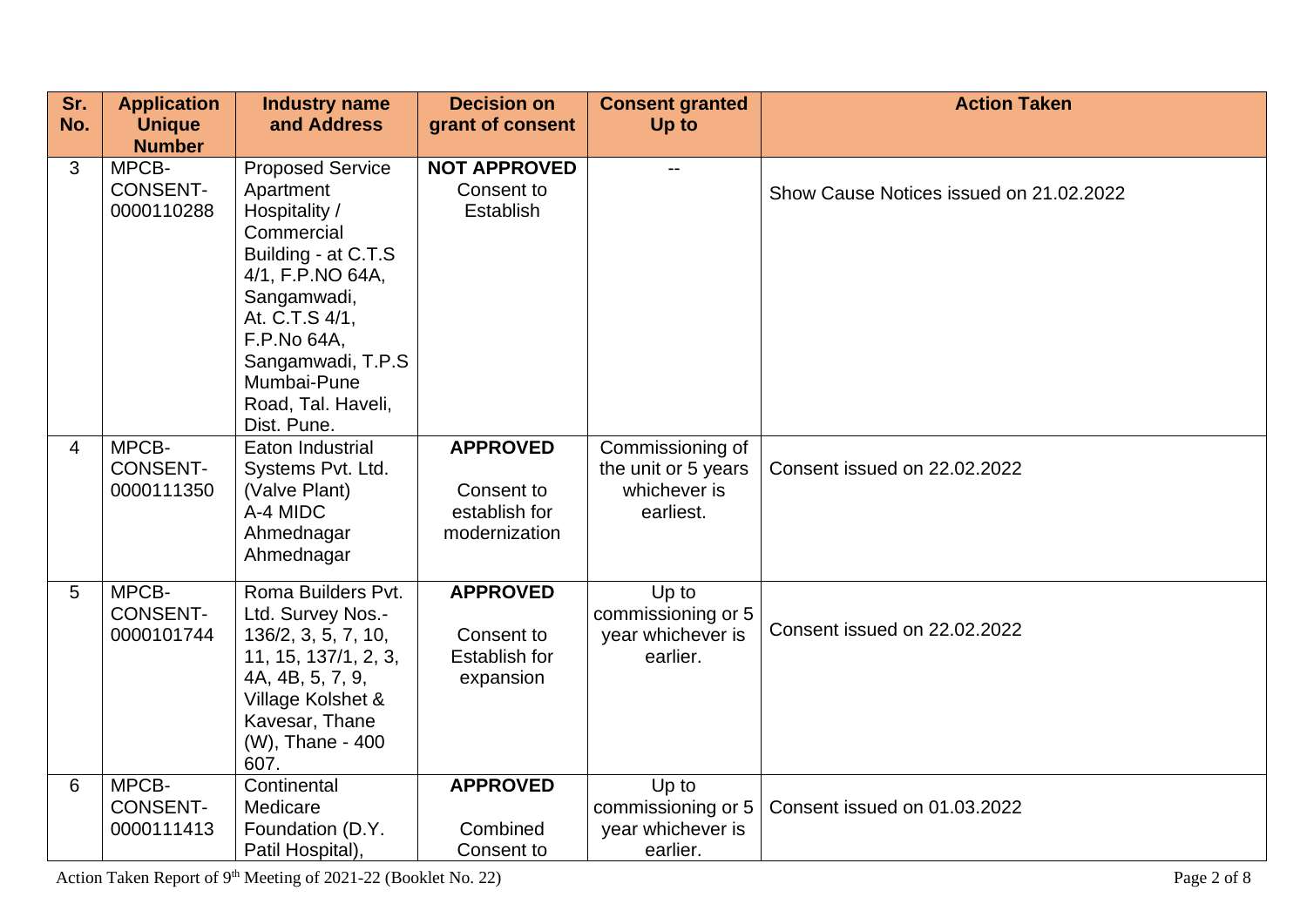| Sr.<br>No. | <b>Application</b><br><b>Unique</b>    | <b>Industry name</b><br>and Address                                                                                                                                                                                                            | <b>Decision on</b><br>grant of consent                                                                               | <b>Consent granted</b><br>Up to                                      | <b>Action Taken</b>                                                                                                                                                                                                  |
|------------|----------------------------------------|------------------------------------------------------------------------------------------------------------------------------------------------------------------------------------------------------------------------------------------------|----------------------------------------------------------------------------------------------------------------------|----------------------------------------------------------------------|----------------------------------------------------------------------------------------------------------------------------------------------------------------------------------------------------------------------|
|            | <b>Number</b>                          |                                                                                                                                                                                                                                                |                                                                                                                      |                                                                      |                                                                                                                                                                                                                      |
|            |                                        | Plot No. 2, Sector<br>No. 5, Nerul, Navi<br>Mumbai.                                                                                                                                                                                            | Establish & BMW<br>Authorization for<br>expansion                                                                    |                                                                      |                                                                                                                                                                                                                      |
| 7          | MPCB-<br><b>CONSENT-</b><br>0000109466 | Smartchem<br>Technologies Ltd.,<br>Plot Nos. K-1 to K6,<br>MIDC Taloja, Tal.<br>Panvel, Dist.<br>Raigad.                                                                                                                                       | <b>NOT APPROVED</b><br>Consent to<br><b>Establish for</b><br>expansion                                               | $- -$                                                                | It was decided to defer the case and asked the PP to<br>seek fresh opinion from Competent Authority regarding<br>applicability of EC for mfg. of Ammonium Nitrate under the<br>provisions of EIA Notification, 2006. |
| 8          | MPCB-<br><b>CONSENT-</b><br>0000109917 | Kumbhi Kasari<br>SSK.Itd<br><b>NA Kuditre Karvir</b>                                                                                                                                                                                           | <b>APPROVED</b><br>Consent to<br><b>Establish</b>                                                                    | Commissioning of<br>unit or 5 years<br>whichever is earlier          | Consent issued on 22.02.2022                                                                                                                                                                                         |
| 9          | MPCB-<br><b>CONSENT-</b><br>0000113088 | <b>Mahindra CIE</b><br><b>Automotive Ltd</b><br>(Forgings Division)<br>Gat No. 856-860<br>Chakan -<br>Ambethan Road<br>Khed                                                                                                                    | <b>APPROVED</b><br><b>Establish for</b><br>expansion                                                                 | Commissioning of<br>the unit or 5 years<br>whichever is<br>earliest  | Consent issued on 19.02.2022                                                                                                                                                                                         |
| 10         | MPCB-<br><b>CONSENT-</b><br>0000060828 | <b>Omkar Realtors &amp;</b><br>Developers Pvt.<br>Ltd.<br>CTS No. 811A/7<br>(pt), 812, 813,<br>814A/1 to 814A/4,<br>821, 824, 825 (pt) &<br>844 of village<br>Malad(East), CTS<br>No. 811A/7 (pt),<br>812, 813, 814A/1 to<br>814A/4, 821, 824, | <b>APPROVED</b><br>Revalidation of<br>consent to<br>establish for<br>remaining<br>construction BUA<br>with expansion | Commissioning of<br>the unit or 5 years<br>whichever is<br>earliest. | Consent issued on 19.02.2022                                                                                                                                                                                         |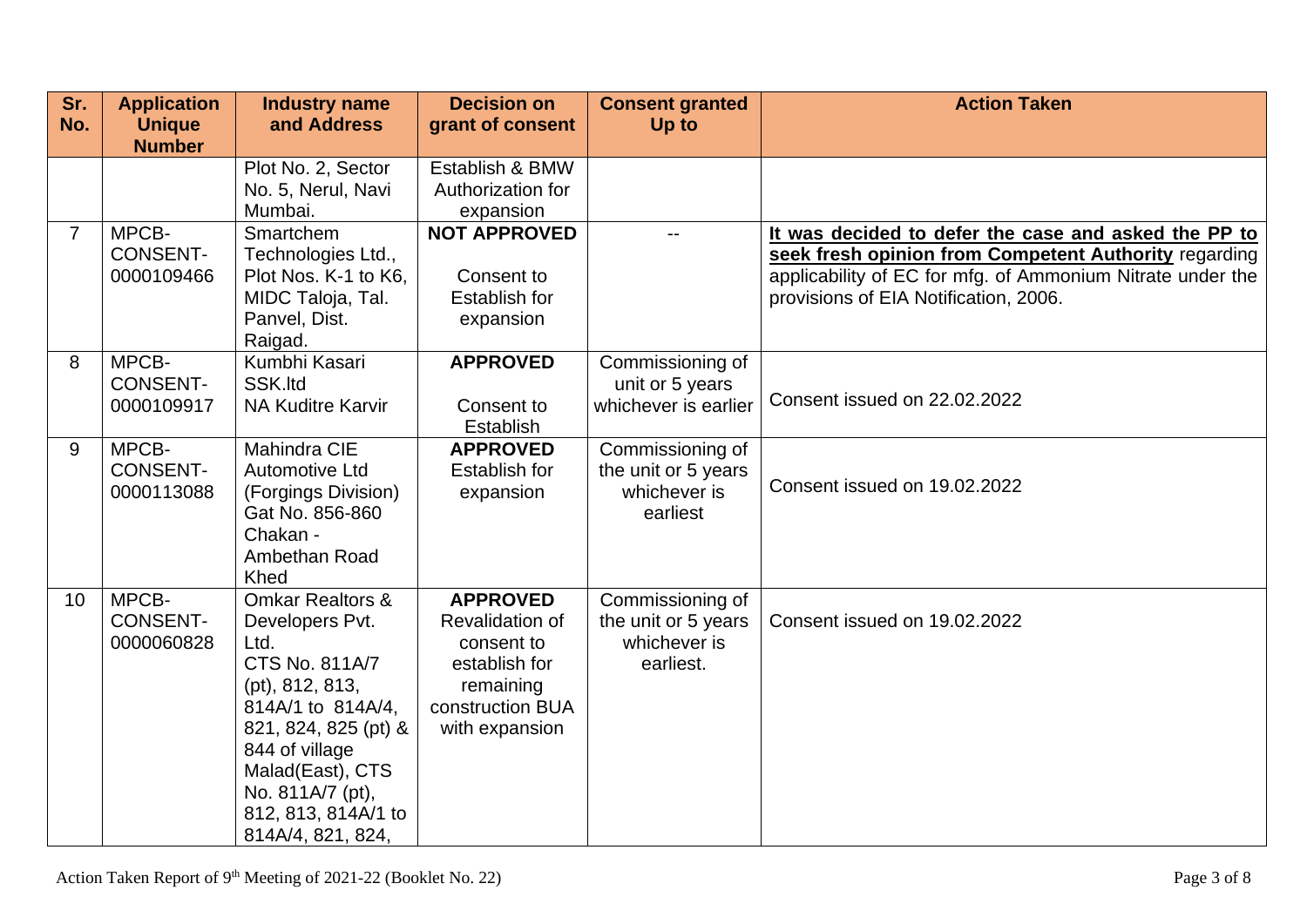| Sr.<br>No. | <b>Application</b>                     | <b>Industry name</b><br>and Address                                                                                                                                                                                                                                                                                                                                                | <b>Decision on</b>                                                 | <b>Consent granted</b>                                              | <b>Action Taken</b>          |
|------------|----------------------------------------|------------------------------------------------------------------------------------------------------------------------------------------------------------------------------------------------------------------------------------------------------------------------------------------------------------------------------------------------------------------------------------|--------------------------------------------------------------------|---------------------------------------------------------------------|------------------------------|
|            | <b>Unique</b><br><b>Number</b>         |                                                                                                                                                                                                                                                                                                                                                                                    | grant of consent                                                   | Up to                                                               |                              |
|            |                                        | 825 (pt) & 844 of<br>village Malad(East),<br>â€~P/N' Ward<br>of M.C.G.M,<br>Mumbai for<br>Janubhoye S.R.A.<br>C.H.S. (Ltd), Rajiv<br>S.R.A. C.H.S.(Ltd.),<br>Khot Pragati S.R.A.<br>C.H.S. (Ltd.), Shree<br>Shiv Kokan S.R.A.<br>CHS (Ltd.),<br>Aikyavardhak<br>S.R.A. CHS (Ltd.),<br>Shiv Sahyadri<br>S.R.A. C.H.S.<br>$(Ltd.)$ , Malad $(E)$<br>P/N ward of<br>M.C.G.M., Mumbai. |                                                                    |                                                                     |                              |
|            |                                        | Borivali                                                                                                                                                                                                                                                                                                                                                                           |                                                                    |                                                                     |                              |
| 11         | MPCB-<br><b>CONSENT-</b><br>0000115235 | Aditya Birla<br>Science &<br>Technology<br><b>Company Private</b><br>Ltd., Plot No 1 & 1-<br>A/1, MIDC Taloja,<br>Tal. Panvel, Dist<br>Raigad.                                                                                                                                                                                                                                     | <b>APPROVED</b><br>Establish for<br>expansion                      | CoU or five years<br>whichever is<br>earlier                        | Consent issued on 20.02.2022 |
| 12         | MPCB-<br><b>CONSENT-</b><br>0000116201 | <b>Bharat Petroleum</b><br>Corporation<br>Limited, Uran LPG<br>Terminal, S. No.<br>8/6, Village                                                                                                                                                                                                                                                                                    | <b>APPROVED</b><br>Consent to<br><b>Establish for</b><br>expansion | Commissioning of<br>the unit or 5 years<br>whichever is<br>earliest | Consent issued on 20.02.2022 |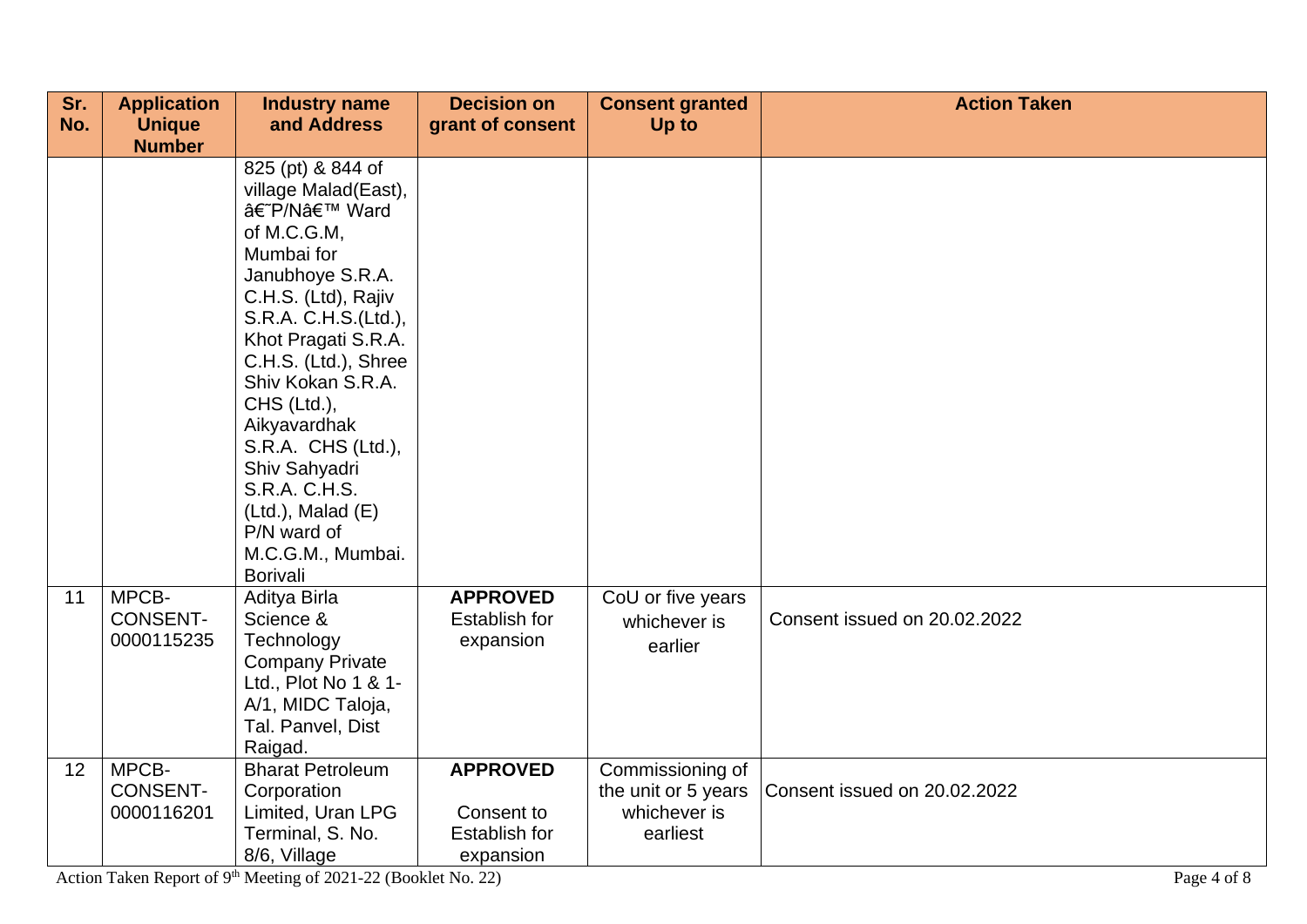| Sr. | <b>Application</b>                     | <b>Industry name</b>                                                                                                                                                                                                                                                               | <b>Decision on</b>                                                               | <b>Consent granted</b>                                                    | <b>Action Taken</b>                                                                                                                                                                                                                                        |
|-----|----------------------------------------|------------------------------------------------------------------------------------------------------------------------------------------------------------------------------------------------------------------------------------------------------------------------------------|----------------------------------------------------------------------------------|---------------------------------------------------------------------------|------------------------------------------------------------------------------------------------------------------------------------------------------------------------------------------------------------------------------------------------------------|
| No. | <b>Unique</b><br><b>Number</b>         | and Address                                                                                                                                                                                                                                                                        | grant of consent                                                                 | Up to                                                                     |                                                                                                                                                                                                                                                            |
|     |                                        | Bhendkhal, Tal.<br>Uran, Dist. Raigad.                                                                                                                                                                                                                                             |                                                                                  |                                                                           |                                                                                                                                                                                                                                                            |
| 13  | MPCB-<br><b>CONSENT-</b><br>0000117154 | <b>Shivalik Realtors P.</b><br>Ltd.on plot bearing<br>Village Bandra<br>(East) in H/East<br>Ward of MCGM at<br>Golibar Road,<br>Santacruz,<br>Mumbai- 400 055.                                                                                                                     | <b>NOT APPROVED</b><br>Revalidation of<br>Consent to<br>Establish                |                                                                           | Show Cause Notice issued on 21.02.2022                                                                                                                                                                                                                     |
| 14  | MPCB-<br><b>CONSENT-</b><br>0000117695 | JP Infra Realty<br>Pvt.Ltd. (Formerly<br>known as Skylark<br>Realtors Pvt. Ltd.),<br>S. Nos. 110/1(pt) to<br>110/2, 26/5 to<br>26/9(pt), 25/1(pt),<br>20 to 116/1 to<br>117/6, 118/2 to<br>127/3, 128 to 133/8<br>to 148, Village<br>Ghodbunder, Mira<br>Road, Thane (W)<br>Thane. | <b>APPROVED</b><br>Re-validation of<br>Consent to<br>Establish with<br>expansion | Up to<br>commissioning or<br>up to 30.06.2026<br>whichever is<br>earlier. | Consent shall be issued after obtaining additional Consent<br>to Establish fees of Rs. 12,73,140/- towards difference in<br>C.I. of Rs. 794.67 Crs. and after receipt of application<br>for Renewal of consent for the project located at<br>Malad, Mumbai |
| 15  | MPCB-<br><b>CONSENT-</b><br>0000117750 | Raunak<br>Corporation<br>"Raunak City",<br>S. Nos. 50/3/2,<br>50/3/3, 51/1, 51/5,<br>51/6, 51/7, 53/1,<br>53/4, 64/1/1,<br>64/1/2/1, 64/4, 64/5<br>Village Wadeghar,                                                                                                               | <b>APPROVED</b><br>Consent to<br>Establish for<br>expansion                      | Up to<br>commissioning or<br>5 year whichever<br>is earlier.              | Consent issued on 20.02.2022                                                                                                                                                                                                                               |

Action Taken Report of 9<sup>th</sup> Meeting of 2021-22 (Booklet No. 22) Page 5 of 8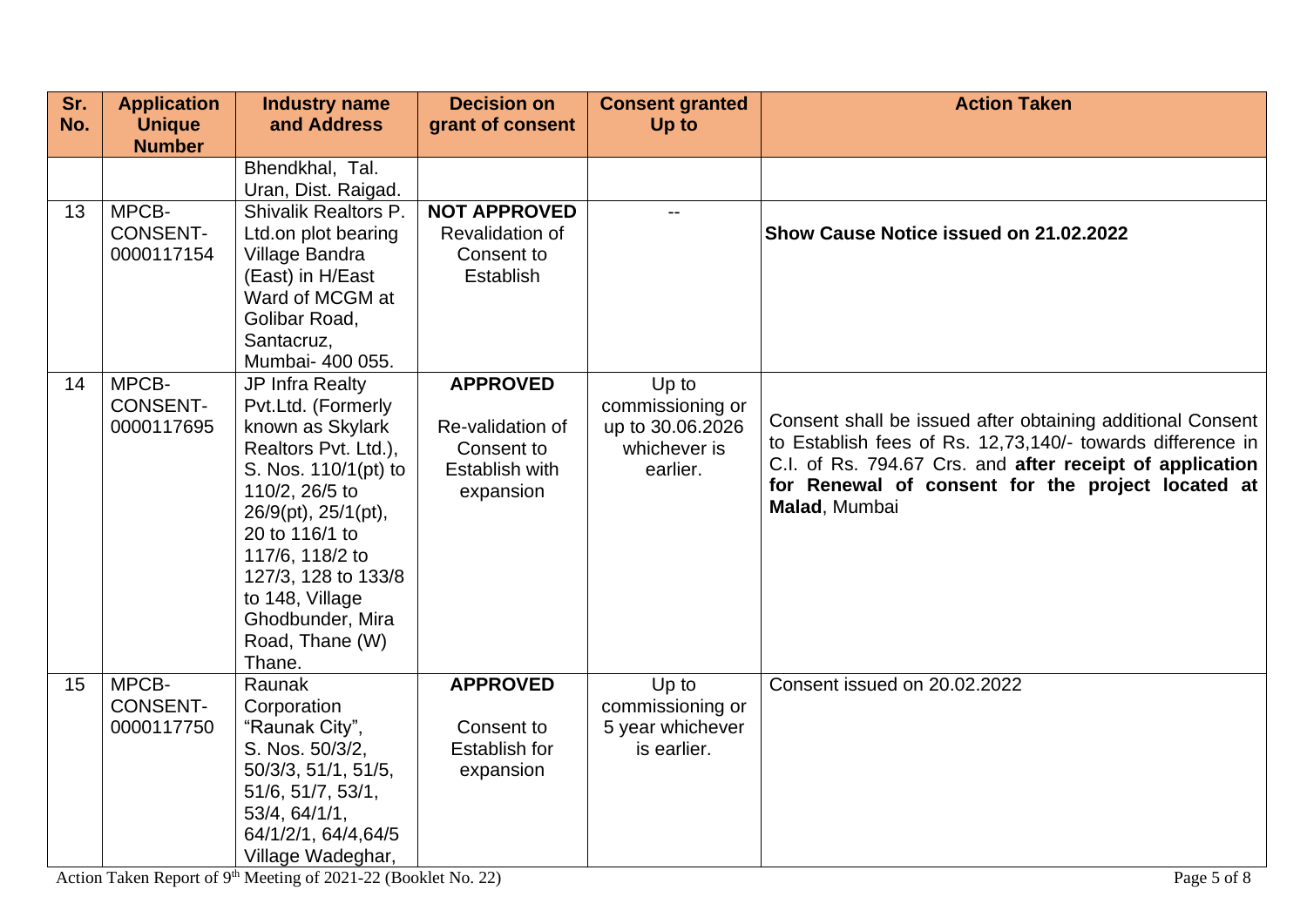| Sr.<br>No. | <b>Application</b><br><b>Unique</b>    | <b>Industry name</b><br>and Address                                                                                                                           | <b>Decision on</b><br>grant of consent                             | <b>Consent granted</b><br>Up to                                | <b>Action Taken</b>          |
|------------|----------------------------------------|---------------------------------------------------------------------------------------------------------------------------------------------------------------|--------------------------------------------------------------------|----------------------------------------------------------------|------------------------------|
|            | <b>Number</b>                          |                                                                                                                                                               |                                                                    |                                                                |                              |
|            |                                        | Tal. Kalyan, Dist.<br>Thane.                                                                                                                                  |                                                                    |                                                                |                              |
| 16         | MPCB-<br><b>CONSENT-</b><br>0000121581 | YASHWANT<br><b>SUGAR AND</b><br><b>POWER PRIVATE</b><br><b>LIMITED</b><br>567/1,568,571,540/<br><b>B NAGEWADI</b><br><b>KHANAPUR</b>                          | <b>APPROVED</b><br>Consent to<br><b>Establish for</b><br>Expansion | Commissioning of<br>unit or 5 years<br>whichever is<br>earlier | Consent issued on 22.02.2022 |
| 17         | MPCB-<br><b>CONSENT-</b><br>0000121746 | YASHWANT<br><b>SUGAR AND</b><br><b>POWER PRIVATE</b><br><b>LIMITED</b><br>567/1,568,571,540/<br><b>B NAGEWADI</b><br><b>KHANAPUR</b>                          | <b>APPROVED</b><br>Consent to<br><b>Establish for</b><br>Expansion | Commissioning of<br>unit or 5 years<br>whichever is<br>earlier | Consent issued on 22.02.2022 |
| 18         | MPCB-<br><b>CONSENT-</b><br>0000120659 | Purna Sahakari<br>Sakhar Karkhana<br><b>Limited (Distillery</b><br>Division)<br>Gut no. 237, 238,<br>239, 240, 241, 242<br>Babhulgaon<br><b>Basmath Nagar</b> | <b>APPROVED</b><br>Consent to<br><b>Establish</b>                  | Commissioning of<br>unit or 5 years<br>whichever is<br>earlier | Consent issued on 20.02.2022 |
| 19         | MPCB-<br><b>CONSENT-</b><br>0000121988 | Shreenath<br>Mhaskoba Sakhar<br>Karkhana Ltd.<br>(Distillery Unit)<br>225/2<br>Shreenathnagar,<br>Patethan, Post.<br>Rahu Daund                               | <b>APPROVED</b><br>Consent to<br>Establish                         | Commissioning of<br>unit or 5 years<br>whichever is<br>earlier | Consent issued on 22.02.2022 |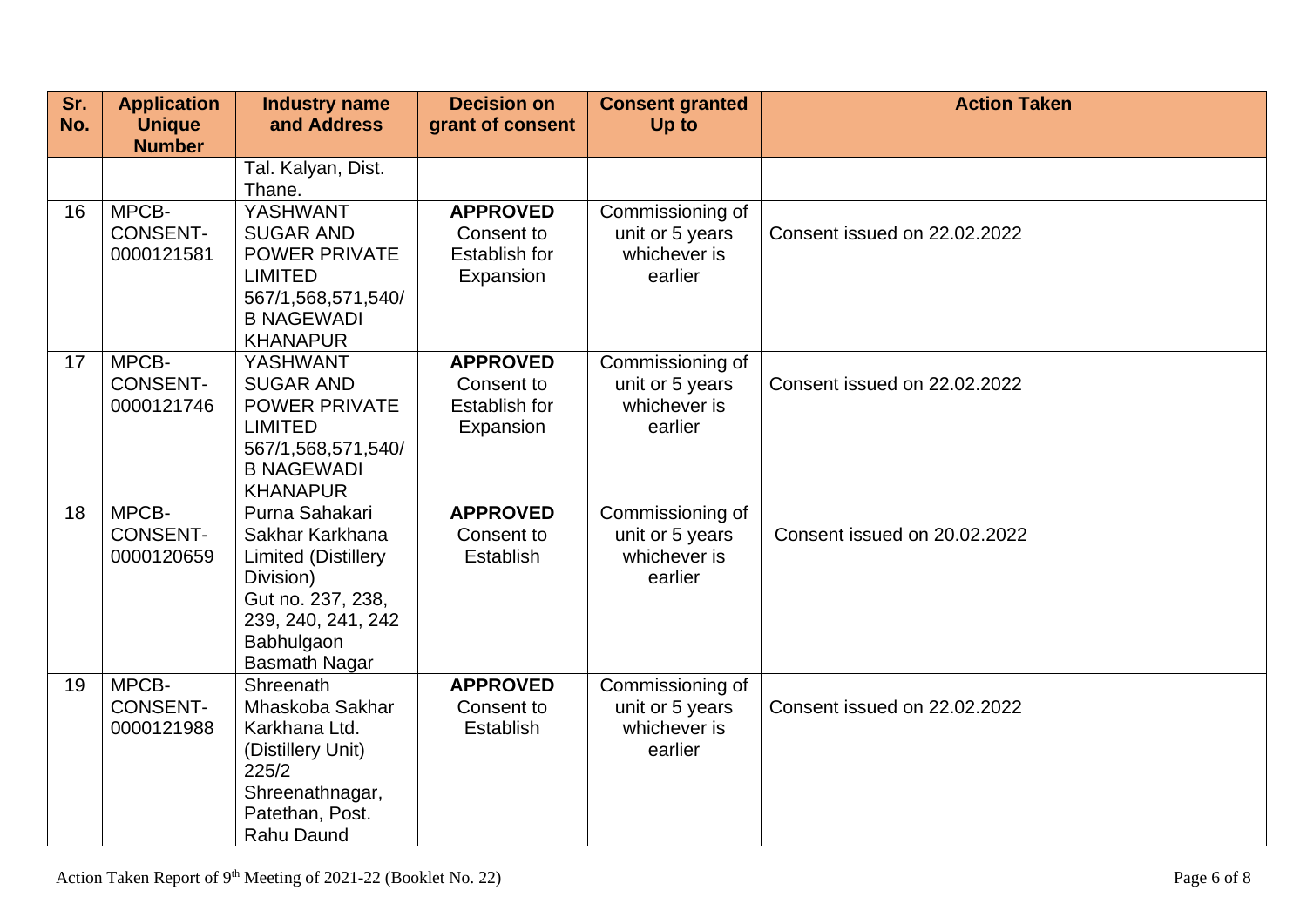| Sr. | <b>Application</b>            | <b>Industry name</b>               | <b>Decision on</b>                 | <b>Consent granted</b>          | <b>Action Taken</b>                                                                                 |
|-----|-------------------------------|------------------------------------|------------------------------------|---------------------------------|-----------------------------------------------------------------------------------------------------|
| No. | <b>Unique</b>                 | and Address                        | grant of consent                   | Up to                           |                                                                                                     |
|     | <b>Number</b>                 |                                    |                                    |                                 |                                                                                                     |
| 20  | MPCB-                         | M/s. Bhimashankar                  | <b>APPROVED</b>                    | Commissioning of                |                                                                                                     |
|     | <b>CONSENT-</b>               | Sahakari Sakhar                    | Consent to                         | unit or 5 years                 | Consent issued on 20.02.2022                                                                        |
|     | 0000121744                    | Karkhana Ltd<br>Gut no. 147/3, 148 | <b>Establish for</b><br>Expansion  | whichever is<br>earlier         |                                                                                                     |
|     |                               | Dattatraynagar, A/P                |                                    |                                 |                                                                                                     |
|     |                               | Pargaon Via                        |                                    |                                 |                                                                                                     |
|     |                               | Awasari Bk                         |                                    |                                 |                                                                                                     |
|     |                               | Ambegaon                           |                                    |                                 |                                                                                                     |
| 21  | MPCB-                         | M/s.Daund Sugar                    | <b>APPROVED</b>                    | Commissioning of                |                                                                                                     |
|     | <b>CONSENT-</b>               | Private Ltd (                      | Consent to                         | unit or 5 years                 | Consent issued on 22.02.2022                                                                        |
|     | 0000124375                    | Distillery Unit)                   | <b>Establish for</b>               | whichever is                    |                                                                                                     |
|     |                               | 99 At: Gat No.99,                  | Expansion                          | earlier                         |                                                                                                     |
|     |                               | Alegaon Daund                      |                                    |                                 |                                                                                                     |
| 22  | MPCB-                         | <b>VP.SUGARS</b><br><b>LIMITED</b> | <b>APPROVED</b>                    | Commissioning of                | It was decided to grant consent to establish for                                                    |
|     | <b>CONSENT-</b><br>0000124368 | Gat No. 69, 70, 71,                | Consent to<br><b>Establish for</b> | unit or 5 years<br>whichever is | expansion of Sugar unit from 4500 TCD to 7500 TCD<br>capacity and Co Gen unit 14.85 MW to 30 MW i.e |
|     |                               | 72, 76/1/2, 488,                   | Expansion                          | earlier                         | Expansion by 3000 TCD & 15.15 MW with EC & by                                                       |
|     |                               | 493, 494 A/p -                     |                                    |                                 | imposing following conditions:                                                                      |
|     |                               | Tadwal Tal -                       |                                    |                                 |                                                                                                     |
|     |                               | <b>Akkalkot Dist -</b>             |                                    |                                 | 1. PP shall not take any effective steps for expansion                                              |
|     |                               | Solapur Tal -                      |                                    |                                 | without EC.                                                                                         |
|     |                               | Akkalkot                           |                                    |                                 | 2. PP shall provide comprehensive pollution control                                                 |
|     |                               |                                    |                                    |                                 | system of adequate capacity to achieve the consented                                                |
|     |                               |                                    |                                    |                                 | norms.                                                                                              |
|     |                               |                                    |                                    |                                 | 3. PP<br>shall<br>submit<br>proposal<br>towards                                                     |
|     |                               |                                    |                                    |                                 | upgradation/improvement plan of existing ETP within a                                               |
|     |                               |                                    |                                    |                                 | month and same shall be implemented within next 3<br>months so as to achieve consented norms.       |
|     |                               |                                    |                                    |                                 | 4. PP shall obtain permission from CGWA/Irrigation                                                  |
|     |                               |                                    |                                    |                                 | Department for use of ground water/Surface water                                                    |
|     |                               |                                    |                                    |                                 | before 1st operate of Expansion.                                                                    |
|     |                               |                                    |                                    |                                 | 5. PP shall submit/extend the BG of Rs. 25 Lakh towards                                             |
|     |                               |                                    |                                    |                                 | compliance of consent conditions.                                                                   |